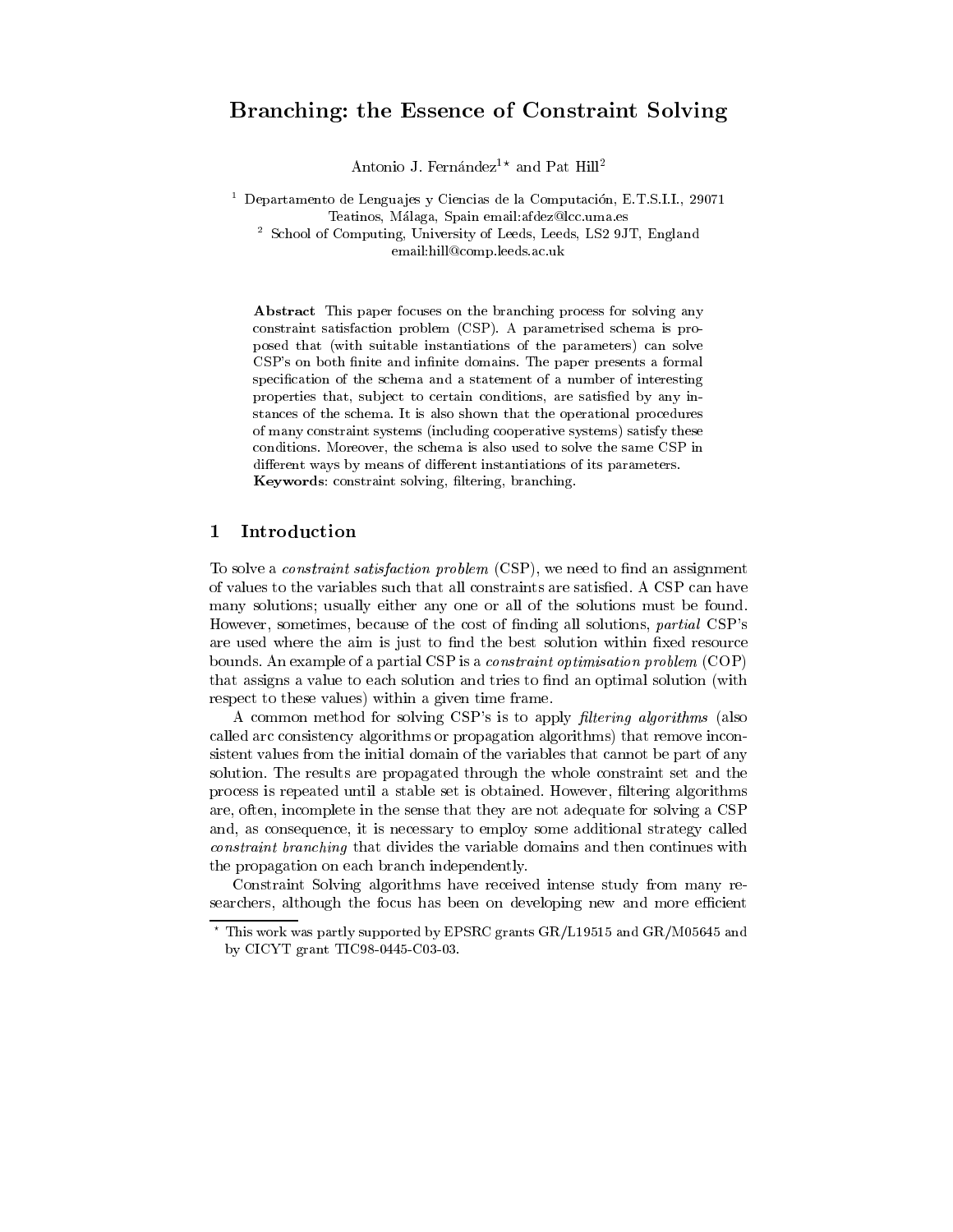methods to solve classical CSP's  $[8, 21]$  and partial CSP's  $[9, 15]$ . See  $[14, 17-$ 19] for more information on constraint solving algorithms and [13, 16] for selected comparisons. To our knowledge, despite the fact that it is well known that branching step is a crucial process in complete constraint solving, papers concerned with the general principles of constraint solving algorithms have mainly focused on the filtering step  $[1, 7, 20]$ .

In this paper, we propose a schema for constraint solving for both classical and partial CSP's that includes a generic formulation of the branching process. (This schema may be viewed as a generalisation and extension of the interval lattice-based constraint-solving framework in [7].) The schema can be used for most existing constraint domains (finite or continuous) and, as for the framework in [7], is also applicable to multiple domains and cooperative systems. We will show that the operational procedures of many constraint systems (including cooperative systems) satisfy these conditions.

The paper is organised as follows. Section 2 shows the basic notions used in the paper and Section 3 describes the main functions involved in constraint solving with special attention to those involved in the branching step. In Section 4 a generic schema for classical constraint solving is developed and its main properties are declared. Then, Section 5 extends the original schema for partial constraint solving and more properties are declared. Section 6 shows several instances of the schema to solve both different CSP's. Section 7 contains concluding remarks. Proofs of the properties can be found in a longer version of this paper available in http://www.lcc.uma.es/ $\sim$ afdez/recentpapers.

# 2Basic concepts

Let  $D, D_1, \ldots, D_n$  be sets or *domains*. Then  $\#D$  denotes the cardinality of D,  $\wp(D)$  its power set and  $D<$  denote any totally ordered domain.  $\perp_D$  and  $\perp_D$ denote respectively, if they exist, the bottom and top element of  $D$  and fictitious bottom and top elements otherwise. Throughout the paper,  $\Delta$  denotes a set of domains called computation domains.

**Definition 1.** (Constraint satisfaction problem) A Constraint satisfaction problem  $(CSP)$  is a tuple  $\langle V, D, C \rangle$  where

- $V = \{v_1, \ldots, v_n\}$  is a non-empty finite set of variables.
- { D <sup>=</sup> }(D1) ::: }(Dn) where Di <sup>2</sup> .
- $C \subseteq \wp(D_1,\ldots,D_n)$  is a set of constraints for  $D$ .

 $\begin{array}{ccc} \bullet & \bullet & \bullet & \bullet & \bullet\ \bullet & \bullet & \bullet & \bullet & \bullet\ \bullet & \bullet & \bullet & \bullet & \bullet\ \bullet & \bullet & \bullet & \bullet & \bullet\ \bullet & \bullet & \bullet & \bullet & \bullet & \bullet\ \bullet & \bullet & \bullet & \bullet & \bullet & \bullet\ \bullet & \bullet & \bullet & \bullet & \bullet & \bullet\ \bullet & \bullet & \bullet & \bullet & \bullet & \bullet\ \bullet & \bullet & \bullet & \bullet & \bullet & \bullet\ \bullet & \bullet & \bullet & \bullet & \bullet & \bullet\ \bullet & \bullet & \bullet & \bullet & \bullet & \bullet\ \bullet & \bullet & \bullet & \bullet & \bullet & \bullet & \bullet\ \bullet & \bullet &$ all  $i \in \{1,\ldots,n\}$ , then the set of all constraints for D is denoted as  $\mathcal{C}_{\mathcal{D}}$  and the set  $\{D_i \mid 1 \leq i \leq n\}$  is denoted as  $\Delta_{\mathcal{D}}$ .

**Definition 2.** (Constraint store) Let  $S = (d_1, \ldots, d_n) \in \mathcal{D}$ . Then S is called a constraint store for  $\langle V, \mathcal{D}, \mathcal{C} \rangle$ . S is consistent if, for all  $i \in \{1,\ldots,n\}, d_i \neq \emptyset$ . S is divisible if S is consistent and for some  $i \in \{1,\ldots,n\}$ ,  $\#d_i > 1$ . Let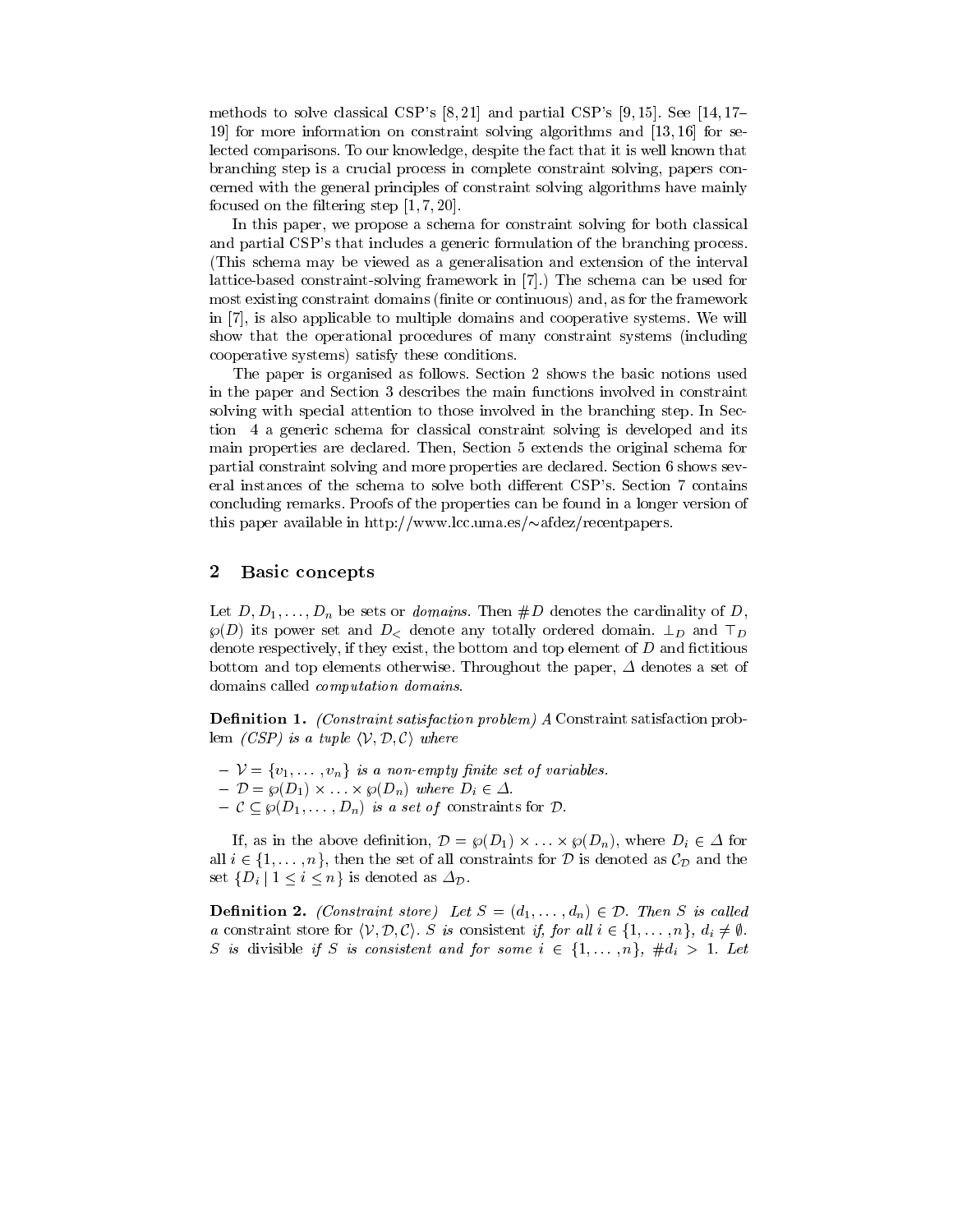$S' = (d'_1,\ldots,d'_n)$  be another constraint store for  $\langle V,D,\mathcal{C} \rangle$ . Then  $S \preceq_s S'$  if and only if  $d_i \subseteq d'_i$  for  $1 \leq i \leq n$ .

S is a solution for  $\langle V, \mathcal{D}, \mathcal{C} \rangle$  if  $S = (\{s_1\},\ldots,\{s_n\})$  and  $(s_1,\ldots,s_n) \in c$ , for all  $c \in \mathcal{C}$ . S' is a partial solution for  $\langle V, \mathcal{D}, \mathcal{C} \rangle$  if there exists a solution S'' for  $\langle V, \mathcal{D}, \mathcal{C} \rangle$  such that  $S'' \prec_{s} S'$ . In this case we say that  $S'$  covers  $S''$ .

The set of all solutions for  $\langle V, \mathcal{D}, \mathcal{C} \rangle$  is denoted as  $Sol(\langle V, \mathcal{D}, \mathcal{C} \rangle)$ . Note that, if  $S \in Sol(\langle V, \mathcal{D}, \mathcal{C} \rangle)$ , then S is consistent and not divisible. If  $(d_1,\ldots,d_n) \in \mathcal{D}$ and  $i \in \{1, \ldots, n\}$ , then  $(d_1, \ldots, d_n)[d_i/d'] = (d_1, \ldots, d_{i-1}, d', d_{i+1}, \ldots, d_n).$ 

**Definition 3.** (Stacks) Let  $P = (S_1, \ldots, S_\ell) \in \wp(\mathcal{D})$ . Then P is a stack for  $\langle V, \mathcal{D}, \mathcal{C} \rangle$ . Let  $P' = (S_1', \ldots, S_{\ell'}')$  be another stack for  $\langle V, \mathcal{D}, \mathcal{C} \rangle$ . Then  $P \preceq_p P'$ if and only if for all  $S_i \in P$  ( $1 \leq i \leq \ell$ ), there exists  $S_j \in P$  ( $1 \leq j \leq \ell$ ) such that  $S_i \leq_s S_j$ . In this case we say that P covers P.

# 3The Branching Process

This section describes the main functions used in the branching process.

First we define a filtering function which removes inconsistent values from the domains of a constraint store.

 $\Gamma$  ----------- - (Filtering function) function)  $D$  is  $\mathfrak{g}^{\nu}$  (PD) is a called a called a called a called filtering function for  $D$  if, for all  $S \in \mathcal{D}$ ,

- (a) filtering  $_{\mathcal{D}}(\mathcal{C}, S) \preceq_s S$ ;
- (b)  $\forall R \in Sol(\langle V, D, C \rangle) : R \preceq_s S \implies R \preceq_s filtering_{\mathcal{D}}(\mathcal{C}, S).$
- (c) If filtering  $p(\mathcal{C}, S)$  is consistent and not divisible then filtering  $p(\mathcal{C}, S)$  is a solution for  $\langle V, \mathcal{D}, \mathcal{C} \rangle$ .

Condition (a) ensures that the filtering never gains values, condition (b) guarantees that no solution covered by a constraint store is lost in the filtering process and condition (c) guarantees the correctness of the ltering function.

Variable ordering is an important step in constraint branching. We define a selecting function which provides a schematic heuristic for variable ordering.

**Definition 5.** (Selecting function) Let  $S = (d_1, \ldots, d_n) \in \mathcal{D}$ . Then

choose ::  $\{S \in \mathcal{D} \mid S \text{ is divisible}\} \rightarrow \{\wp(D) \mid D \in \Delta_{\mathcal{D}}\}$ 

is called a selecting function for D if choose  $(S) = d_j \ (1 \leq j \leq n)$  and  $\#d_j > 1$ .

Example 1. Here is a naive strategy to select the left-most divisible domain.

**Precondition**:  $\{S = (d_1, \ldots, d_n) \in \mathcal{D} \text{ is divisible}\}\$ choose naive (S) = <sup>d</sup> Postcondition :  $\{\exists j \in \{1,\ldots,n\} : d = d_j, \#d_j > 1 \text{ and }$  $\forall i \in \{1,\ldots,i-1\} : \#d_i = 1\}.$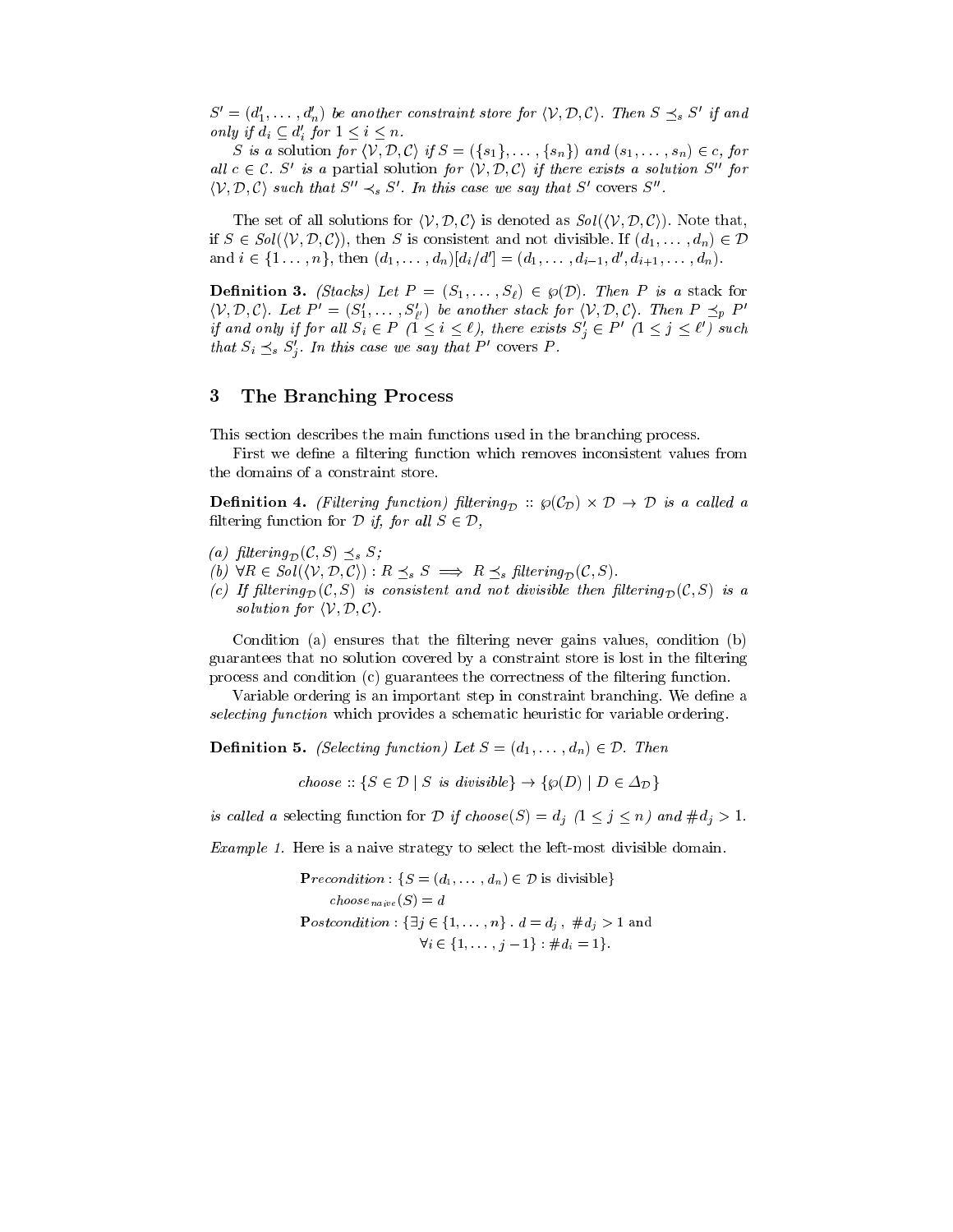In the process of branching, some computation domain has to be partitioned, in two or more parts, in order to introduce a choice point. We define a *splitting* function which provides a heuristic for value ordering.

**Definition 6.** (Splitting function) Let  $D \in \Delta$  and  $k > 1$ . Then

$$
split_D :: \wp(D) \to \underbrace{\wp(D) \times \ldots \times \wp(D)}_{k \ times}
$$

is called a splitting function for D if, for all  $d \in \varphi(D)$ ,  $\#d > 1$ , this function is  $\alpha$  spint  $\alpha$  be properties following properties  $\alpha$  . The following properties holding

Completeness: 
$$
d_1 \cup \ldots \cup d_k = d
$$
.

\nDisjointness:  $d_1 \cap \ldots \cap d_k = \emptyset$ .

\nContractance:  $d_i \subset d$ ,  $\forall i \in \{1, \ldots, k\}$ .

To guarantee termination, even on continuous domains, an extension of the concept of precision map shown in [7] is applied here.

**Demition 1.** (Precision map) Let  $\pi L = (\pi, Im \ell)$  where  $\pi - i s$  ine aomain of non-negative reals. Then precision is a precision map for  $D \in \Delta$ , if precision<sub>D</sub> is a strict monotonic function from  $\wp(D)$  to  $\Re\mathcal{I}$ .

Let  $S = (d_1, \ldots, d_n)$  be a constraint store for  $\langle V, \mathcal{D}, \mathcal{C} \rangle$  and, for each  $D \in \Delta_{\mathcal{D}}$ , precision<sub>D</sub> is defined for D. Then, a precision map for  $\mathcal{D} = (D_1, \ldots, D_n)$  is defined as

$$
precision(S) = \sum_{1 \leq i \leq n} precision_{D_i}(d_i),
$$

where the sum in  $\Re \mathcal{I}$  is defined as  $(a_1, a_2) + (b_1, b_2) = (a_1 + b_1, a_2 + b_2).$ 

The monotonicity of the precision is a direct consequence of the definition.

**Proposition 1.** Let S, S' be two constraint stores for  $\langle V, \mathcal{D}, \mathcal{C} \rangle$ . If  $S \prec_{s} S'$  then  $precision(S) \leq_{\Re\mathcal{I}} precision(S')$ .

The precision map also means a novel way to normalise the selecting functions when the constraint system supports multiple domains. For instance, the well known was just fail principle chooses the variable constrained with the smallest constrained with the smallest domain. For multiple domain constraint systems to emulate the first fail principle, we define  $choose$  i so that it selects the domain with the smallest precision-. where  $\alpha$  denotes the procedure by choose  $\alpha$   $\mu$  .

```
Precondition : \{S = (d_1, \ldots, d_n) \in \mathcal{D} \text{ is divisible}\}\choose in the discussion of the contract of the contract of the contract of the contract of the contract of th
Postcondition : \{\exists j \in \{1,\ldots,n\} : d = d_j, \#d_j > 1 \text{ and }\forall i \in \{1,\ldots,n\} \backslash \{j\} : \#d_i > 1 \implies \text{precision}_{D_i}(d_j) \leq_{\Re \mathcal{I}} \text{precision}_{D_i}(d_i)\}.
```
It is straightforward to include more conditions e.g., if  $a_i$ ,  $a_k$ ,  $a_j$  have the same (minimum) precision, the most left domain can be chosen i.e.,  $d_{minimum(i,k,j)}$ .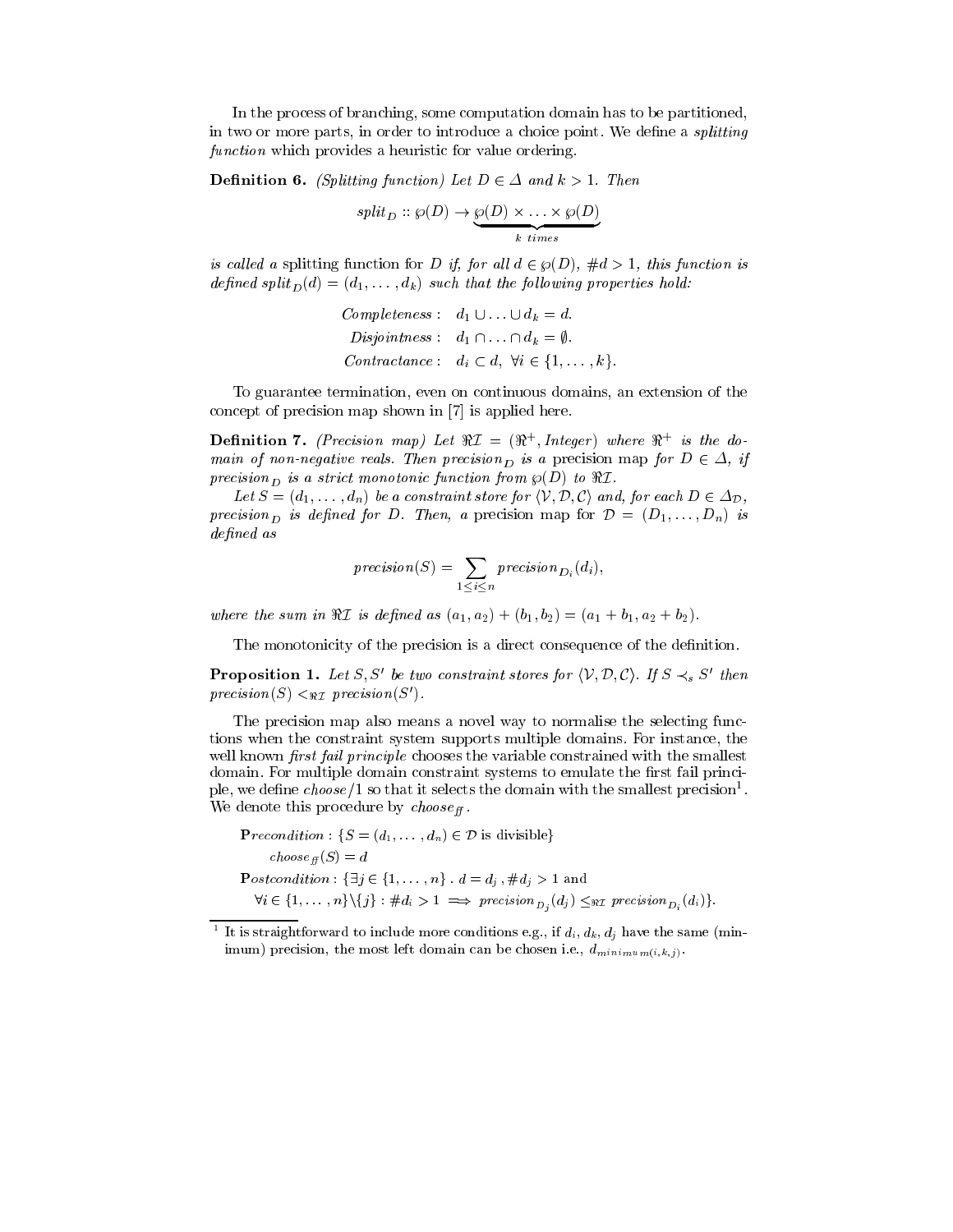# 4Branching in Constraint Solving

Figure 1 shows a generic schema for solving any CSP  $\langle V, \mathcal{D}, \mathcal{C} \rangle$ . This schema requires the following parameters:  $C$ , the set of constraints to solve, a constraint store S for  $\langle V, \mathcal{D}, \mathcal{C} \rangle$ , a bound  $p \in \Re \mathcal{I}$  and a non-negative real bound  $\varepsilon$ . There are a number of values and subsidiary procedures that are assumed to be defined externally to the main branch procedure:

- a filtering function filtering  $\mathcal{D}/2$  for  $\mathcal{D}$ ;
- $=$  a selecting function *choose*/1 for  $\mathcal{D}$ ;
- $-$  a splitting function split<sub>D</sub> for each domain  $D \in \Delta_{\mathcal{D}}$ ;
- $-$  a precision map for  $D$  (therefore it is assumed that there is defined one precision map for each  $D \in \Delta_{\mathcal{D}}$ );
- $-$  a stack  $P \in \mathcal{P}(\mathcal{D})$  for  $\langle \mathcal{V}, \mathcal{D}, \mathcal{C} \rangle$ .

It is assumed that all the external procedures have an implementation that terminates for all possible values.

| procedure branch(C, S, p, $\varepsilon$ )                                                                               |     |
|-------------------------------------------------------------------------------------------------------------------------|-----|
| begin                                                                                                                   |     |
| $S \leftarrow \text{filtering}_{\mathcal{D}}(\mathcal{C}, S);$                                                          | (1) |
| if $S$ is consistent then                                                                                               | (2) |
| if (S is not divisible or $p < \mathsf{T}_{\Re \mathcal{I}}$ and $p - \text{precision}(S) \leq (\varepsilon, 0)$ ) then | (3) |
| $%$ % Add S to top of P<br>$push(P, S)$ ;                                                                               | (4) |
| else                                                                                                                    | (5) |
| $d_i \leftarrow choose(S)$                                                                                              | (6) |
| $(d_{j1},\ldots,d_{jk}) \leftarrow split_{D_j}(d_j),$ where $d_j \subseteq D_j;$                                        | (7) |
|                                                                                                                         | (8) |
| endif                                                                                                                   |     |
| $endif$ :                                                                                                               |     |
| end.                                                                                                                    |     |

Figure1. branch/4: A Generic Schema for Constraint Solving

**Theorem 1.** (Properties of the branch/4 schema) Let S be the top element in  $D$  (i.e.,  $S = (D_1, ..., D_n)$ ),  $\varepsilon \in \mathfrak{R}$  and  $p = \pm \mathfrak{R}$ . Then, the following properties are guaranteed:

1. Termination: if  $\varepsilon > 0.0$  then branch(C, S, p,  $\varepsilon$ ) terminates;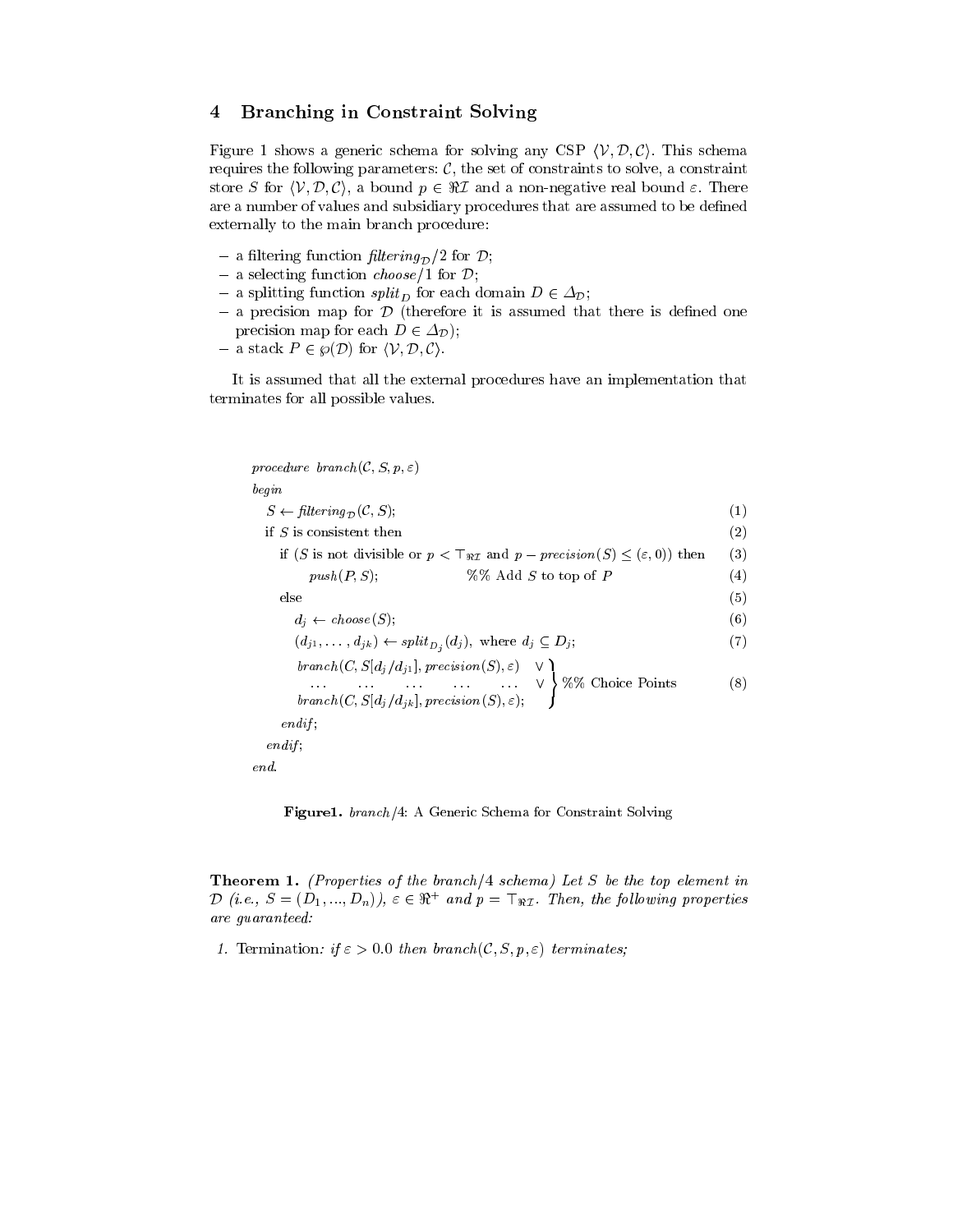- 2. Completeness: if  $\varepsilon = 0.0$  and the execution of branch(C, S, p,  $\varepsilon$ ) terminates, then the final state for the stack P contains all the solutions for  $\langle V, \mathcal{D}, \mathcal{C} \rangle$ ;
- 3. Approximate completeness: if  $\varepsilon > 0.0$  and R is a solution for  $\langle V, \mathcal{D}, \mathcal{C} \rangle$ , then an execution of branch  $(C, S, p, \varepsilon)$  will result in P containing either R or a partial solution  $R'$  that covers  $R$ .
- 4. Correctness: if  $\varepsilon = 0.0$ , the stack P is initially empty and the execution of branch( $\mathcal{C}, S, p, \varepsilon$ ) terminates with R in the final state of P, then R is a solution for  $\langle V, \mathcal{D}, \mathcal{C} \rangle$ .
- 5. Approximate correctness or control on the result precision: If  $P_{0.0}$ ,  $P_{\varepsilon_1}$  and  $P_{\varepsilon_2}$  are stacks resulting from any terminating execution of branch  $(C, S, p, \varepsilon)$ (where initially P is empty) when  $\varepsilon$  has the values 0.0,  $\varepsilon_1$  and  $\varepsilon_2$ , respectively,  $0.0 < \varepsilon_1 < \varepsilon_2$  and  $P_{0.0}$  is not empty, then  $P_{0.0} \preceq_p P_{\varepsilon_1} \preceq_p P_{\varepsilon_2}$ .

(In other words, the set of (possibly partial) solutions in the final state of the stack is dependent on the value of  $\varepsilon$  in the sense that lower  $\varepsilon$  is, closer to the real set of solutions is).

Observe that the bound  $\varepsilon$  guarantees termination and allows to control the precision of the results.

# 5Solving optimisation problems

The schema in Figure 1 can be adapted to solve COPs by means of three new subsidiary functions.

**Definition 8.** (Subsidiary functions and values) Let  $D<sub>5</sub>$  be a totally ordered aomann . Inen we aeµne

- $a \text{ cost function},$  fcost ::  $\mathcal{D} \rightarrow D_{\leq}$ ;
- $\alpha$  is creating relation,  $\alpha$  if  $D \lt \alpha$  is  $\alpha$  is  $\alpha$  is  $\alpha$ .
- $a$  bound,  $\delta \in D_{\leq}$ .

Then the extended schema, branch  $\pm/4$ , is obtained from the schema branch /4 by replacing Line 4 in Figure 1 with:

if 
$$
fcost(S) \diamond \delta
$$
 then  $\delta \leftarrow fcost(S)$ ;  $push(P, S)$  endif; (4<sup>\*</sup>)

**Theorem 2.** (Properties of the branch<sub>+</sub>/4 schema) Let S be the top element in  $D$  (i.e.,  $S = (D_1, ..., D_n)$ ),  $\varepsilon \in \mathfrak{A}$  and  $p = \pm \mathfrak{B}$ . Then, the following properties hold:

- 1. Termination: if  $\varepsilon > 0.0$ , then the execution of branch<sub>+</sub>(C, S, p,  $\varepsilon$ ) terminates;
- 2. If fcost is a constant function with value  $\delta$  and  $\delta$  is  $=$ , then all properties shown in Theorem 1 hold for the execution of branch  $(\mathcal{C}, S, p, \varepsilon)$ .
- 3. Soundness on optimisation: if  $\varepsilon = 0.0$ ,  $\diamond$  is  $>$  (resp.  $\lt$ ),  $\delta = \perp_{D_{\lt}}$  (resp.  $\top_{D_{\leq}}$ ), the stack P is initially empty and the execution of branch  $_{+}(\mathcal{C}, S, p, \varepsilon)$ terminates with  $P$  non-empty, then the top element of  $P$  is the first solution found that maximises (resp. minimises) the cost function.

 $^2$  Normally  $D_<$  would be  $\Re$ .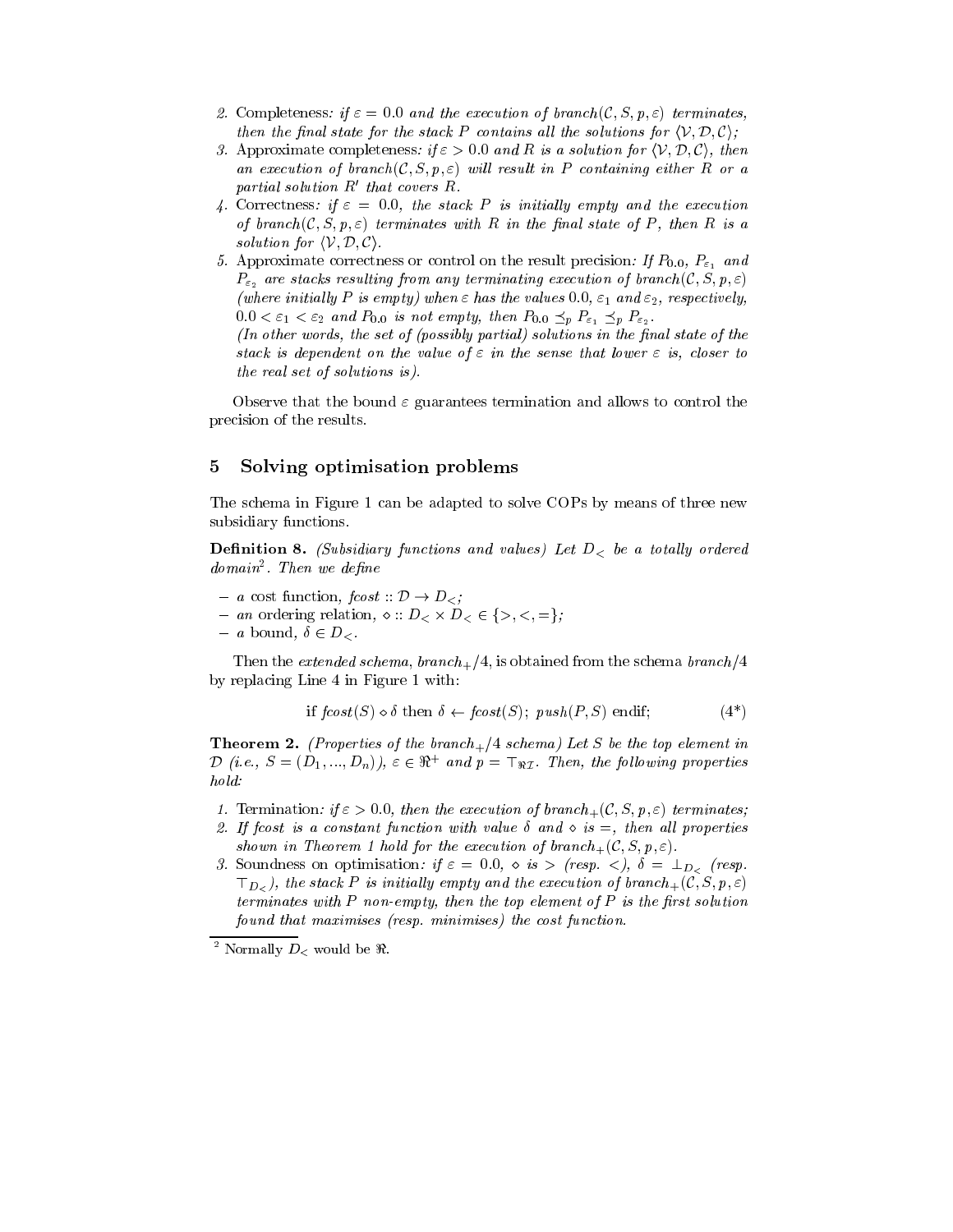Unfortunately, if  $\varepsilon$  is higher than 0.0, we cannot guarantee that the top of the stack contains a solution or even a partial solution for the optimisation problem. However, by imposing a monotonicity condition on the cost function  $fcost/1$ , we can compare solutions.

**Theorem 3.** (More properties on optimisation) Suppose that, for  $i \in \{1,2\}$ ,  $\mathcal{F}_{\varepsilon_i}$  is a stack resulting from the execution of branch  $_+(\mathcal{C}, \mathcal{S}, p, \varepsilon_i)$  where  $\varepsilon_i \in \mathfrak{n}$ Suppose also that top(P) returns the top element of a non empty stack P. Then, if  $\varepsilon_1 < \varepsilon_2$  the following property hold.

Approximate soundness: If for  $i \in \{1, 2\}$ ,  $P_{\varepsilon_i}$  is not empty, and top( $P_{\varepsilon_2}$ ) is a solution or covers a solution for  $\langle V, \mathcal{D}, \mathcal{C} \rangle$ , then, if fcost/1 is monotone and  $\diamond$  $is < (i.e., a minimisation problem)$ ,

$$
fcost(top(P_{\varepsilon_1})) \preceq_{D_{\leq}} fcost(top(P_{\varepsilon_2})),
$$

and, if fcost  $/1$  is anti-monotone and  $\circ$  is  $>$   $(i.e., a$  maximisation problem),

$$
fcost(top(P_{\varepsilon_1})) \succeq_{D_{\varepsilon}} fcost(top(P_{\varepsilon_2})).
$$

Therefore, by using a(n) (anti-)monotone cost function, the lower  $\varepsilon$  is, the better the (probable) solution is. Moreover, decreasing  $\varepsilon$  is a means to discard approximate solutions. For instance, in a minimisation problem, if

$$
fcost(top(P_{\varepsilon_1})) \succ_{D_{\leq}} fcost(top(P_{\varepsilon_2}))
$$

with  $fcost/1$  monotone, then, by the *approximate soundness* property it is deduced that  $top(P_{\varepsilon_2})$  cannot be a solution or cover a solution.

## 6Examples

To illustrate the schemas branch  $/4$  and branch  $+4$  presented in the previous two sections, several instances of  $branch/4$  are given for some well-known domains of computation. In the following, branch  $\Delta$  denotes an instance of the schema instance of the schema instance of the schema instance of the schema instance of the schema instance of the schema instance of the schema ins branch/4 for solving the CSP  $\langle V, \mathcal{D}, \mathcal{C} \rangle$  where  $X \subseteq \Delta_{\mathcal{D}}$ . We assume that

 $\Delta = \{Bool, Integer, \Re, Set Integer\} \cup \{Interv(D) | D \text{ is a lattice}\}.$ 

where  $Interv(D)$  denotes the set  $\{(d_1, d_2) | d_1, d_2 \in D, d_1 \leq d_2\}.$ 

To identify branch<sub> $\mathcal{D}$ </sub>, we indicate a possible definition for both the splitting function and the precision map for each  $D \in \Delta_{\mathcal{D}}$  and assume that both a selecting function and a filtering function for  $D$  have been already defined. We also indicate the initial value of  $S \in \mathcal{D}$ , so that the execution of  $branch_{\mathcal{D}}(\mathcal{C}, S, p, \varepsilon)$ allows to solve the CSP where  $\varepsilon \in \pi$ .

The finite domain  $(FD)$  Constraint solving in a  $FD$  of sparse elements is solved by an instance branchFD as definite branchFD as a split is defined as a split is defined as a split of  $\Gamma$  $$ naive enumeration strategy in which values are chosen from left to right. For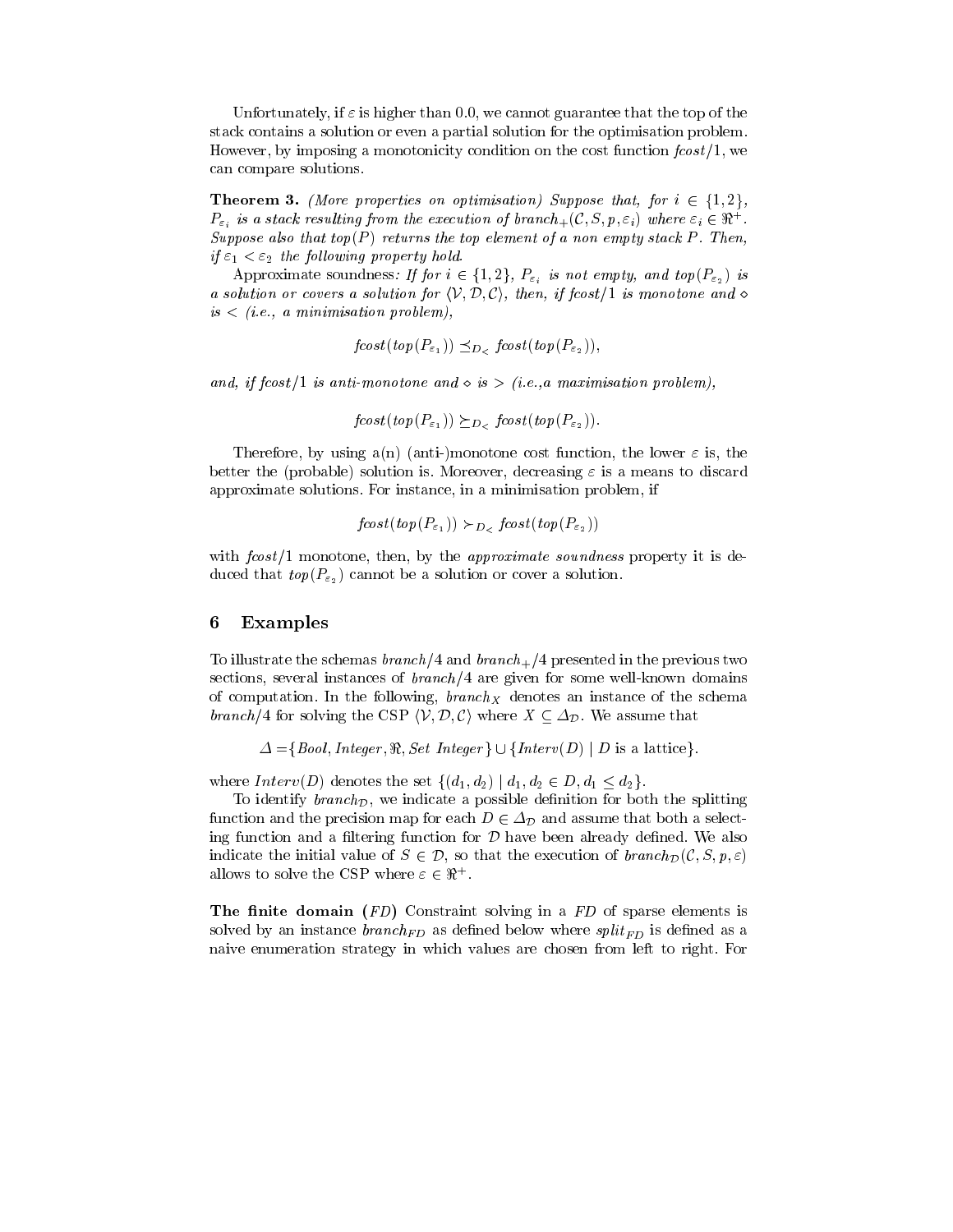example, consider a finite domain of integers [5], Booleans [4] or finite sets of integers [6]).

$$
FD \in \{Integer, Bool, Set\ Integer\},\
$$
  

$$
branch_{FD} \n\begin{cases}\nS = (\underbrace{FD, \dots, FD}_{n \ times}); \\
precision_{FD}(d) = (\#d, 0); \\
split_{FD} (\{a_1, a_2, a_3, \dots, a_k\}) = (\{a_1\}, \{a_2, a_3, \dots, a_k\}).\n\end{cases}
$$

Finite closed intervals Many existing FD constraint systems solve constraints defined in the domain of closed intervals  $[a, b]$  where  $a, b \in FD$  and denoted here by  $a_{ij}$ . Usually  $a, b$  are either integers [5], Booleans [4] or finite sets of integers [10]. Here are two instances of our schema that solve CSP's on these domains:

$$
FD \in \{Integer, Bool\},\n\begin{cases}\nS = (\underbrace{\perp_{FD}.\top_{FD}, \dots, \perp_{FD}.\top_{FD}});\n\end{cases}
$$
\n
$$
branch_{Interv(FD)} \begin{cases}\nS = (\underbrace{\perp_{FD}.\top_{FD}, \dots, \perp_{FD}.\top_{FD}});\n\end{cases}
$$
\n
$$
precision_{Interv(FD)}(a.b) = (b - a, 0);
$$
\n
$$
split_{Interv(Integer)}(a.b) = (a.a, a + 1.b).
$$

 $FD = Set Int,$ 

$$
branch_{Interv(FD)} \n\begin{cases}\nS = (\underbrace{\emptyset..Integer, \dots, \emptyset..Integer}_{n \text{ times}});\n\\ precision_{Interv(FD)}(a.b) = (\#b - \#a, 0);\n\\ split_{Interv(FD)}(a.b) = (a.b \setminus \{c\}, a \cup \{c\}.b) \text{ where } c \in b \setminus a.\n\end{cases}
$$

Lattice (interval) domain In [7], we have described a generic filtering algorithm that propagates interval constraints on any domain  $L$  with lattice structure substitution to the condition that a function  $L$  ::  $\pm$  ::  $\pm$  :: L  $\pm$  section that is defined to strictly monotonic on its first argument and strictly anti-monotonic on its second argument. Below we provide an instance to solve any CSP defined on  $Interv(L)$ :

$$
branch_{Interv(L)} \left\{\n\begin{aligned}\nL \text{ is a lattice and } S &= (\underbrace{[\bot_L, \top_L], \dots, [\bot_L, \top_L]}_{n \text{ times}}); \\
\text{branch}_{Interv(L)} \left\{\n\begin{aligned}\n& \text{precision}_{Interv(L)}(r) = \n\begin{cases}\n(b \circ_L a, 2) & \text{if } r = [a, b]; \\
(b \circ_L a, 1) & \text{if } r = (a, b]; \\
(b \circ_L a, 1) & \text{if } r = [a, b); \\
(b \circ_L a, 0) & \text{if } r = (a, b); \\
(b \circ_L a, 0) & \text{if } r = (a, b); \\
(b \circ_L a, 0) & \text{if } r = (a, b); \\
\end{cases}\n\end{aligned}\n\right.
$$

<sup>3</sup> The Boolean domain is considered as the integer subset  $\{0, 1\}$ .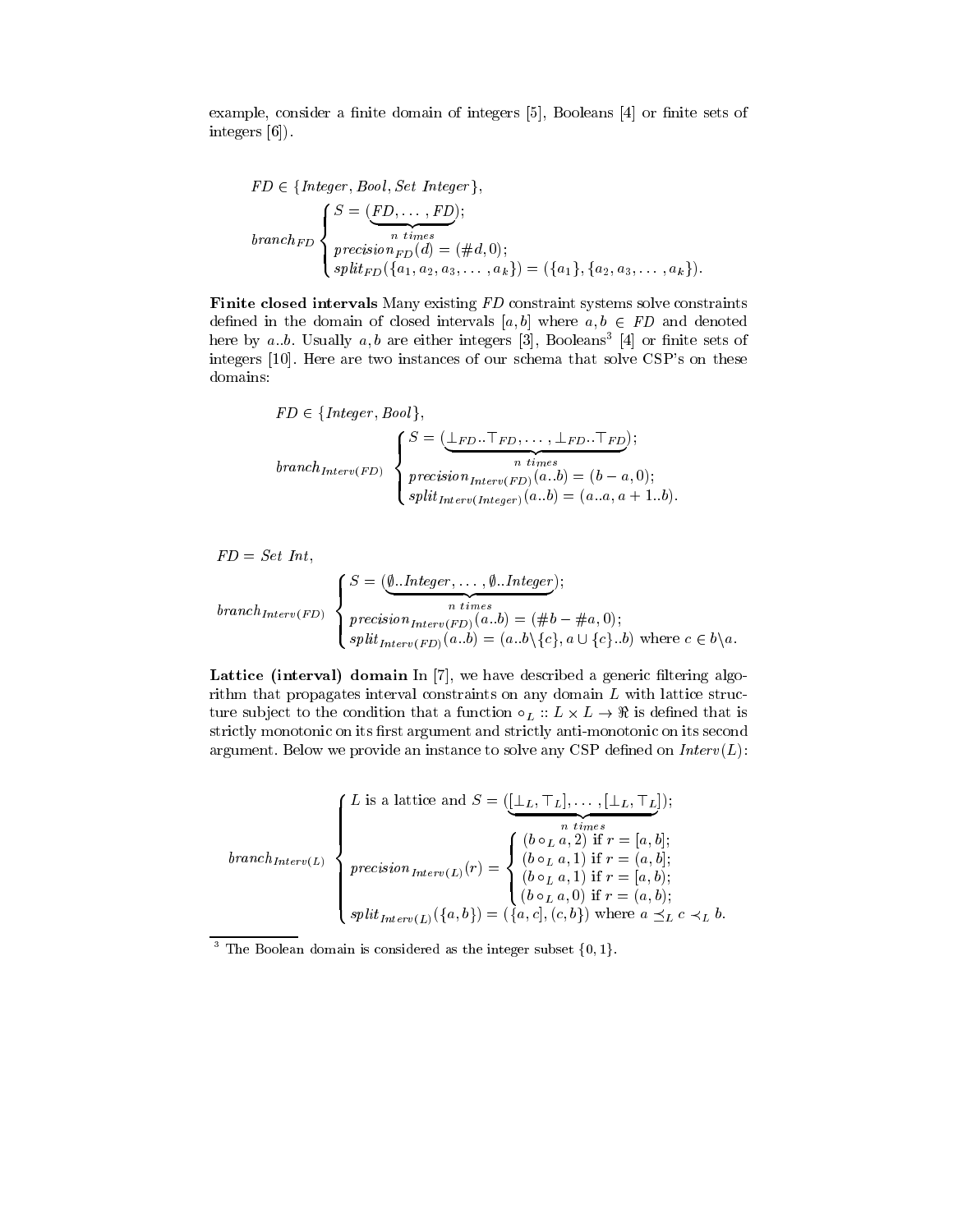${a, b}$  denotes any interval in L. With this instance we have a constraint solving mechanism for solving (interval) constraints defined on any domain with lattice structure. Thus it is a good complement to the filtering algorithm in [7]. Note also that if  $\mu$  is the instance  $L$  is , we obtain the instance branching  $\mu_{L}(y,y)$  (also, if  $\mu_{L}(y)$  $c = \frac{1}{2.0}$  we have a usual strategy of real interval division at the mid point).

A cooperative domain The schema also supports cooperative instances that solve CSP's defined on multiple domains. This is done by mixing together several instances of the schema branch  $\Gamma$  and  $\Gamma$  and  $\Gamma$ need below where spirit  $(n \, \ell \, m)$  and  $p \, \ell \, m$  are denoted as in previous  $n \, \ell \, m$  are denoted as in previous  $m$  $\cdots$ examples for  $\alpha = 2$  fbool  $\alpha = 2$  fbool  $\alpha = 2$  fbool  $\alpha = 2$ 

$$
branch_{BNR} \left\{\n\begin{aligned}\n\Delta &= \{Interv(D) \mid D \in \{Bool, Integer, \Re\}\}, \\
S &= (\underbrace{\emptyset..D_1,\ldots,\emptyset..D_n}), \{D_1,\ldots,D_n\} \subseteq \{Bool, Integer, \Re\}.\n\end{aligned}\n\right.
$$

 ${\bf x}$  ,  ${\bf y}$  and  ${\bf x}$  and  ${\bf y}$  and  ${\bf y}$  and  ${\bf y}$  and  ${\bf y}$  and  ${\bf y}$  and  ${\bf y}$ 

This instance simulates the well known splitsolve method of CLP(BNR) [2].

# 7Concluding remarks

This paper analyses the branching process in constraint solving. We have provided a generic schema for solving CSP's on finite or continuous domains as well on multiple domains. We have proved key properties such as correctness and completeness. We have shown how termination may be guaranteed by means of a precision map. We have also shown, by means of an example, how, for systems supporting multiple domains, the precision map can be used to normalise the heuristic for variable ordering.

By using a schematic formulation for the branching process, we have indicated which properties of main procedures involved in branching are responsible for the key properties of constraint solving.

By combining a filtering function satisfying our conditions with an appropriate instance of our schema, we obtain an operational semantics for a constraint programming domain (for example: FD, sets of integers, Booleans, multiple domains, ...,etc) and systems designed for constraint solving such as clp(FD) [3],  $clp(B)$  codognet+:local-prop-jar96, DecLic [11],  $clp(B/FD)$  [4], CLIP [12], Conjunto  $[10]$  or  $CLP(BNR)$   $[2]$ .

# References

- 1. K.R. Apt. The essence of constraint propagation. Theoretical Computer Science,  $221(1-2):179-210, 1999.$
- 2. F. Benhamou and W.J. Older. Applying interval arithmetic to real, integer and Boolean constraints. The Journal of Logic Programming, 32(1):1-24, July 1997.
- 3. P. Codognet and D. Diaz. Compiling constraints in clp(FD). The Journal of Logic  $Programming, 27(3):185-226, 1996.$